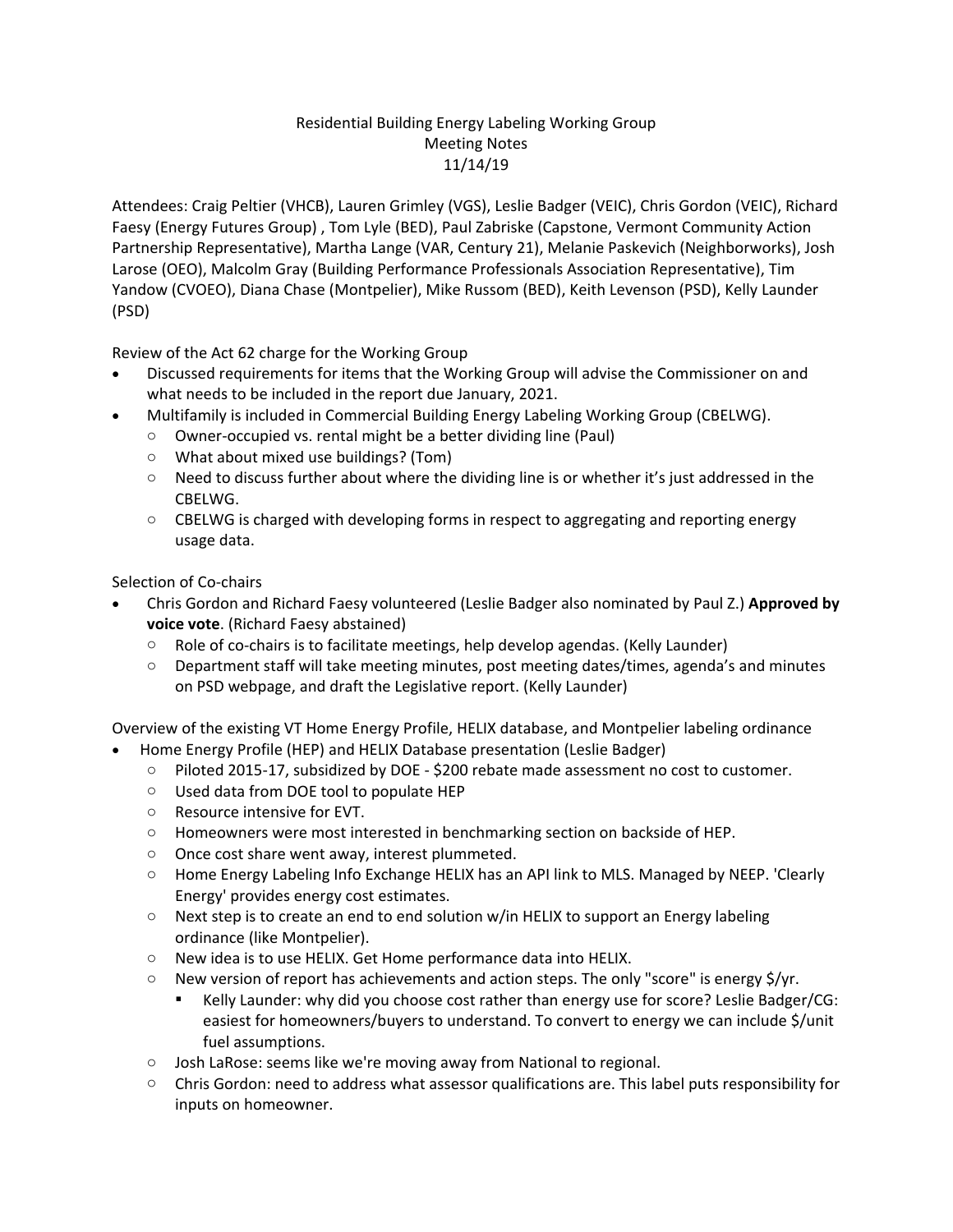- $\circ$  Craig Peltier: is energy usage broken out into heating cooling hot water appliances? Ans: HEP doesn't but it is avail on HELIX.
- $\circ$  Leslie Badger: For the new HEP the audience is / designed for a homeowner understandable. Homeowners also have option to vary occupancy.
- o Martha Lange: This won't work for Estate sales, foreclosures… etc. Foreclosures: resident/owner is not available. Presented as time-of-sale label that would be directed by realtors. Realtors don't want the liability, restriction on marketability. Why at time of sale? Why not all existing homes? Maybe start with the older homes first. Sellers could manipulate the numbers to make homes look better. If we do this we will need to verify. Would rather have homeowner fill in actual costs for energy. Have this in the SPIR including other maintenance costs like plowing and water. Would like to see a standard form that says what the home energy costs are and how many people live there. Propose utility disclosure that uses real numbers (actual usage) shouldn't be required though because can't get it for every house. (estates, foreclosures)
- o Many people using this are first time home-buyers so it needs to be simple. (Martha Lange)
	- Leslie Badger: HEP normalizes energy use so can compare.
	- Martha Lange: If someone is home searching, SPIR info will reflect the same year's energy use, doesn't need to be normalized.
	- Others (Malcolm Gray, Richard Faesy): This allows apples to apples comparison between homes, is an asset rating so normalizes the data for weather, etc.
	- Martha Lange: she will point out differences to folks, like if there are more people or an elderly person living in a home that might impact energy use.
	- Kelly Launder: But if you have four different homes of a similar size and one has ten people living there, and one has an elderly person that keeps the heat at 75, and one has two people living there and one has one person, what do you do with that information, how do you know what house would cost the least for energy? May not pick the home that is kept at 75 because it looks like the highest usage, but may really be the most efficient.
	- Martha Lange: maybe provide both. Still having trouble with time of sale requirement.
	- Kelly Launder: see the goal as setting up the foundation/tool and a consistent label/score for municipalities and efficiency programs to use should they choose. Focus shouldn't be on whether it should be mandatory or voluntary. That isn't something that was posed in the Legislation, although could comment on it, but probably wouldn't have consensus.
- Montpelier Energy Labeling Ordinance: Richard Faesy and Diana Chase:
	- Montpelier ordinance requires energy info be provided when a property is listed. They have gotten City approval, voters' approval and legislative approval. Drafting language now. Hoping ordinance will be in place by early 2020. Pilot will run until Jan. 2021.
	- o Richard Faesy: The program will likely use HELIX with "energy estimator." Model ordinance was from Portland OR.
	- o Why was this pilot only Residential vs. Commercial? Richard Faesy: it was based on limitations of the tool.
	- o Diana Chase: ordinance requires all buildings, Res and CI to comply, but are starting with Residential.
	- o Martha Lange: should start slow, maybe voluntary for first couple of years?
	- $\circ$  Richard Faesy: Portland started by not enforcing the ordinance, but that made later compliance/enforcement difficult. It wasn't taken seriously.